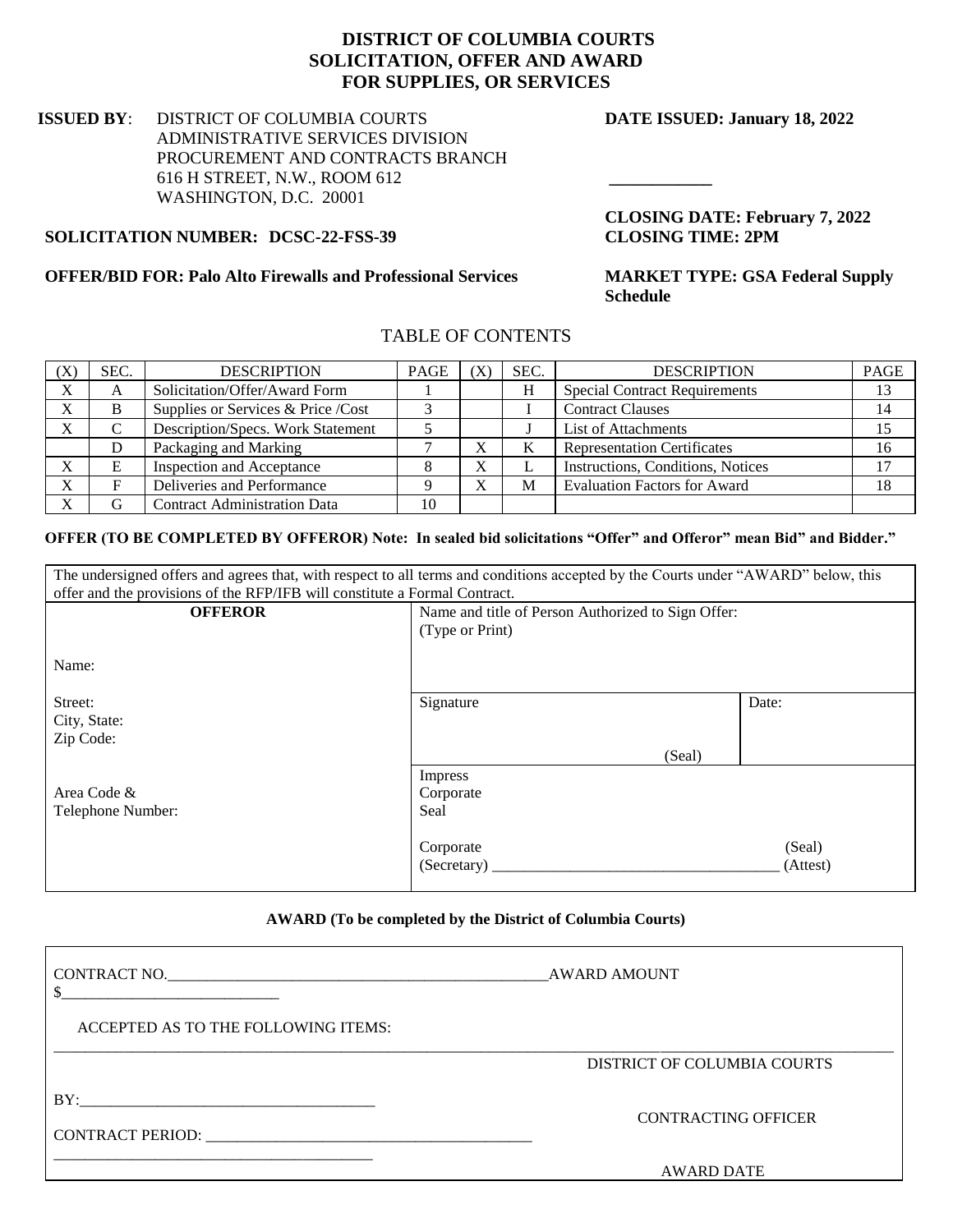**All written communications regarding this solicitation should be addressed to the Contracting Officer at the mailing address listed on page 1. All communications should be directed by email to Darryl Allen, Senior Contract Specialist at Darryl.Allen@dccsystem.gov.**

**The prospective Offerors shall submit questions no later than 12 noon on January 31, 2022. The Courts will not consider any questions received after 12 noon on January 31, 2022. Written questions and inquiries should be submitted by email to Darryl Allen, Senior Contract Specialist at Darryl.Allen@dccsystem.gov.**

**The Courts will post all amendments and responses to offerors questions in the DC Courts website at** <https://www.dccourts.gov/about/procurement-contracts-branch>**. Oral explanations or instructions given by Courts Officials before the award of the contract will not be binding.** 

This solicitation is a GSA procurement.

## **1. ACKNOWLEDGMENT OF AMENDMENTS**

The Offeror acknowledges receipt of Addenda to the solicitation and related documents numbered and dated as follows:

| <b>AMENDMENT</b><br>NO. | <b>DATE</b> | <b>AMENDMENT</b><br>NO. | <b>DATE</b> |
|-------------------------|-------------|-------------------------|-------------|
|                         |             |                         |             |
|                         |             |                         |             |
|                         |             |                         |             |
|                         |             |                         |             |

**NOTE**: Offeror may acknowledge addendum here or on addendum or both.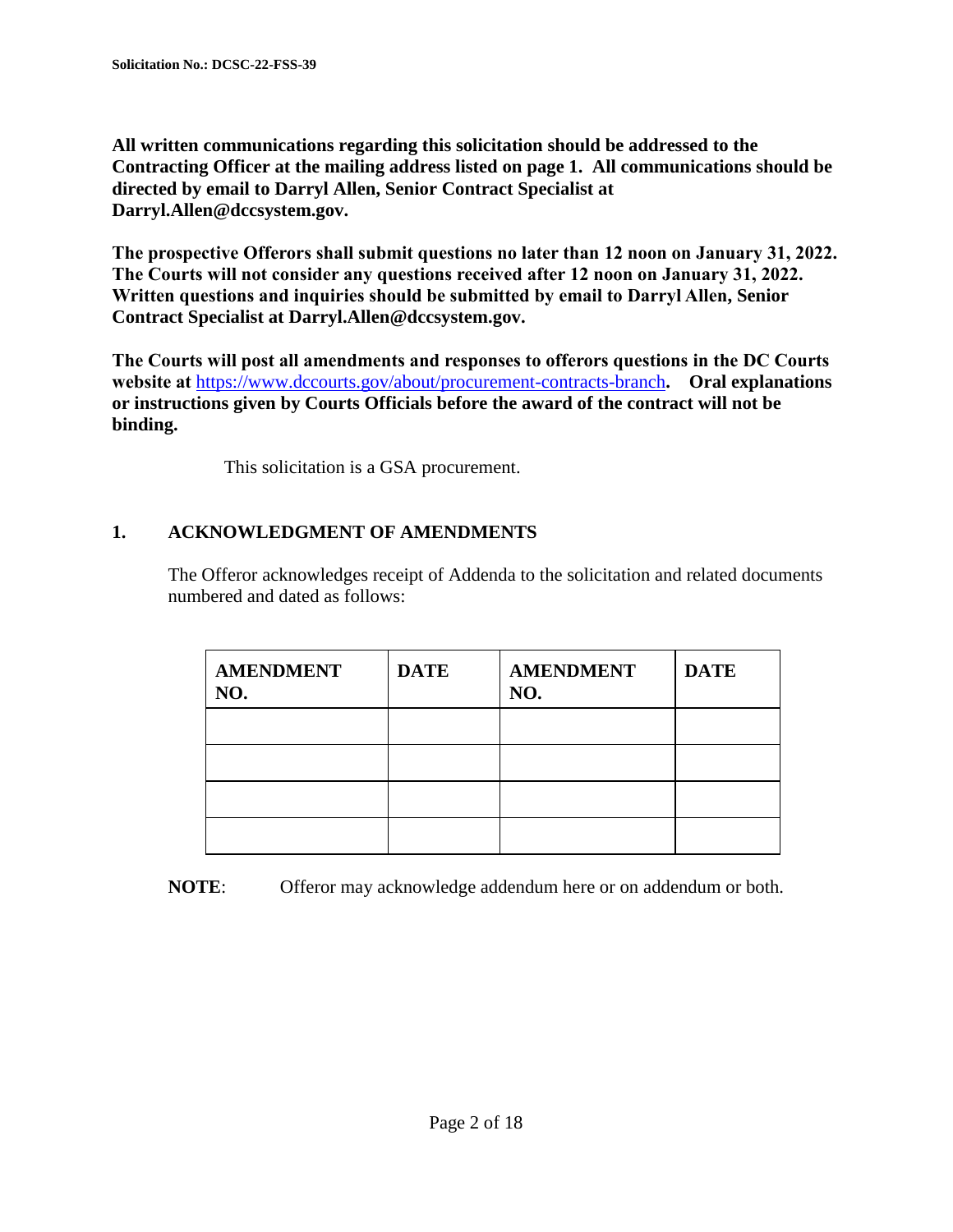# **PART I**

## **SECTION B - SUPPLIES OR SERVICES AND PRICE/COST**

- **B.1** The District of Columbia Courts, Procurement and Contracts Branch, on behalf of the Information Technology Division (the Courts) is seeking a GSA Schedule Contractor to provide a 5-year lease agreement for Palo Alto Firewalls and maintenance and support. The Courts will require professional services for initial configuration and knowledge transfer.
- **B.2** The Courts contemplates award a firm-fixed-price contract as a result of this solicitation to the responsive and responsible bidder who has the lowest bid.
- **B.3** All companies submitting proposals in reference to this solicitation shall include a copy or website link of its current GSA Federal Supply Schedule. Please Note: All products and services must be covered under the GSA Schedule.
- **B.4** All hardware, software licenses, and support shall be delivered within 120 days from date award. Contractor shall do the design, make recommendations, configure, install with government staff assisting, do a knowledge transfer and provide as deliverables as-built documentation to include architectural diagram and configuration setting.

## **B.5 PRICE SCHEDULE INSTALLMENT**

Bidder shall provide total cost for each year and total cost for the entire lease period.

| <b>Contract</b><br>Line<br>Item No.<br>(CLIN) | <b>Description</b>                                 | <b>Unit-Year</b>                         | <b>Monthly</b><br><b>Lease Cost</b> | <b>Total Lease</b><br><b>Cost/Price</b> |
|-----------------------------------------------|----------------------------------------------------|------------------------------------------|-------------------------------------|-----------------------------------------|
| 0001                                          | Palo Alto Firewalls and<br>maintenance and support | <b>Lease Year One</b><br>$(12$ Months)   |                                     | \$                                      |
| 0002                                          | Palo Alto Firewalls and<br>maintenance and support | <b>Lease Year Two</b><br>$(12$ Months)   |                                     | \$                                      |
| 0003                                          | Palo Alto Firewalls and<br>maintenance and support | <b>Lease Year Three</b><br>$(12$ Months) |                                     | \$                                      |
| 0004                                          | Palo Alto Firewalls and<br>maintenance and support | <b>Lease Year Four</b><br>$(12$ Months)  |                                     | \$                                      |
| 0005                                          | Palo Alto Firewalls and<br>maintenance and support | <b>Lease Year Five</b><br>$(12$ Months)  |                                     | \$                                      |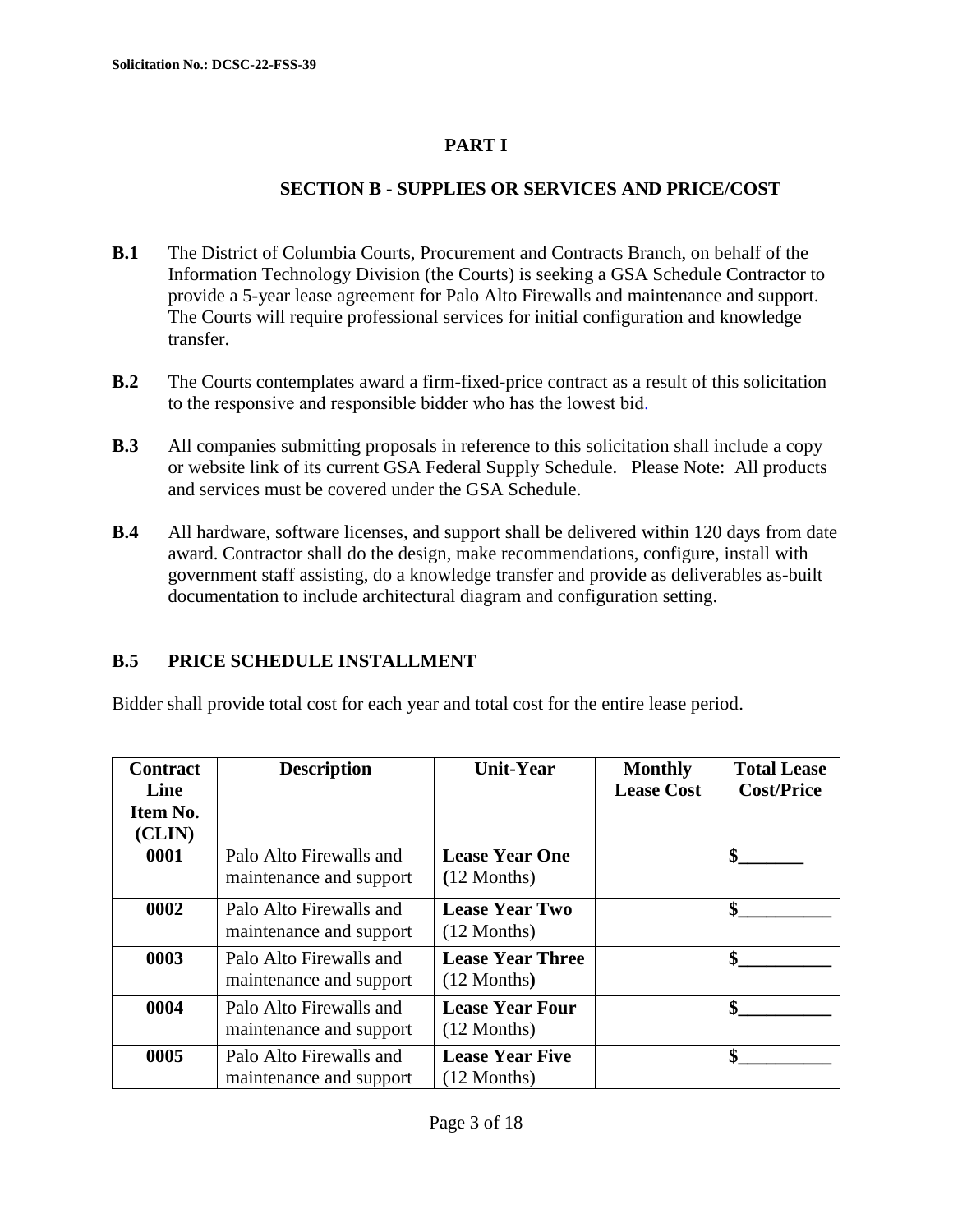|  | Palo Alto Firewalls and | <b>Total Five-Year</b>  |  |
|--|-------------------------|-------------------------|--|
|  | maintenance and support | <b>Lease</b> Cost/Price |  |
|  |                         |                         |  |

**Lease Payments shall not start until the equipment has been received by the DC Courts.**

| <b>Contract Line</b><br>Item No. (CLIN) | <b>Installment Year</b>                                       | <b>Payment Percentage of</b><br>the total 5 years lease<br>cost/price | Total 20%<br>payment for<br>each year |
|-----------------------------------------|---------------------------------------------------------------|-----------------------------------------------------------------------|---------------------------------------|
| 0001                                    | Lease Year One (12) Months<br><b>See Attachment A - BOM</b>   | 20%                                                                   | \$                                    |
| 0002                                    | Lease Year Two (12) Months<br><b>See Attachment A - BOM</b>   | 20%                                                                   | \$                                    |
| 0003                                    | Lease Year Three (12) Months<br><b>See Attachment A - BOM</b> | 20%                                                                   | \$                                    |
| 0004                                    | Lease Year Four (12) Months<br><b>See Attachment A - BOM</b>  | 20%                                                                   | \$                                    |
| 0005                                    | Lease Year Five (12) Months<br><b>See Attachment A - BOM</b>  | 20%                                                                   | \$                                    |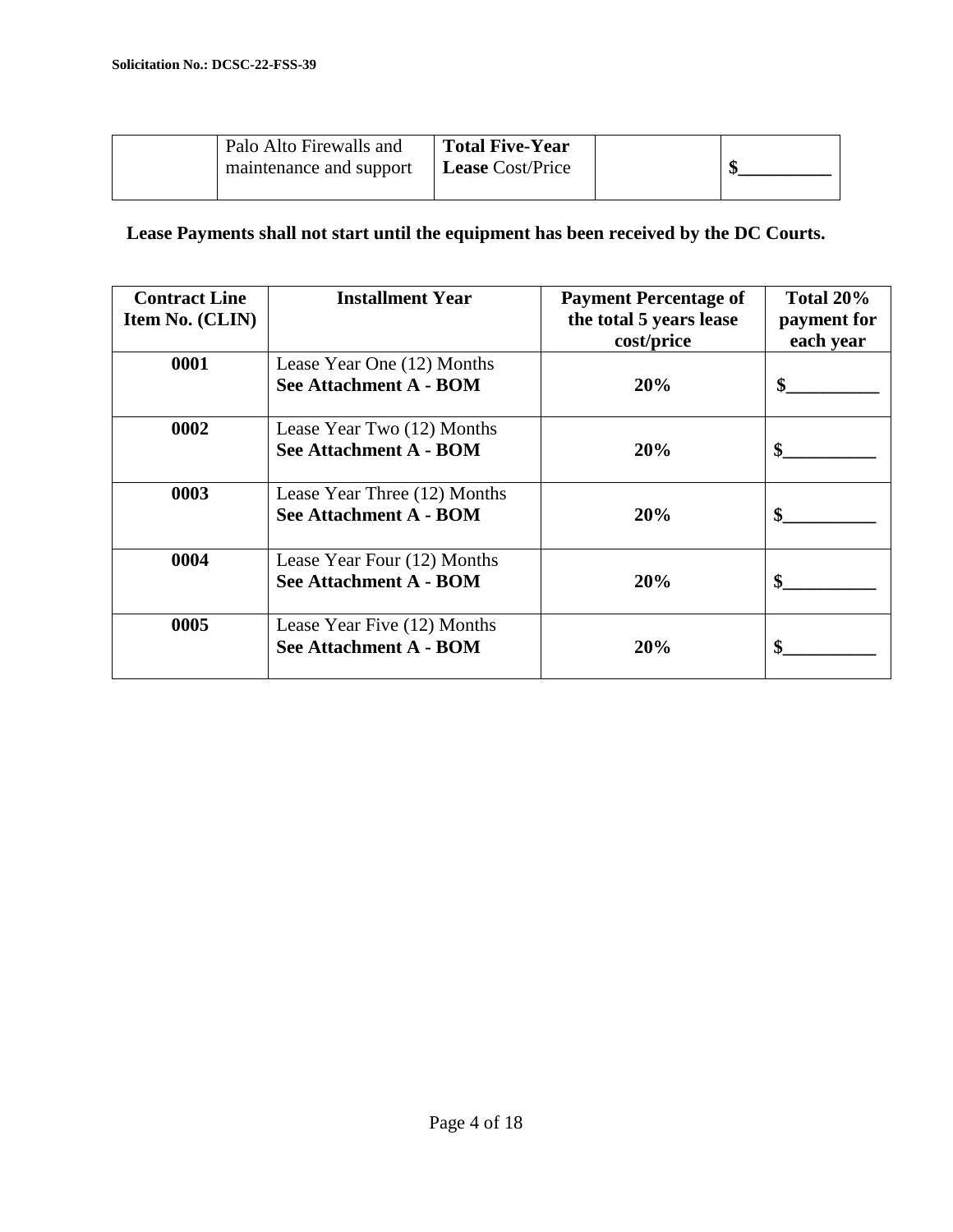## **SECTION C - DESCRIPTION/SPECIFICATIONS/SOW**

### **C.1 Background**

- **C.1.1** The DC Courts (the Courts), consisting of the District of Columbia Court of Appeals, District of Columbia Superior Court, and their business support unit – the Court System, is the judicial branch of the District of Columbia government. Its mission is to protect rights and liberties, uphold and interpret the law, and resolve disputes peacefully, fairly and effectively in the Nation's Capital. The Courts' mission and its operations rely heavily on information technology, and the organization's dependence on technology will increase with the adoption of additional services and technologies in the future.
- **C.1.2** The Courts' Judiciary Square campus is comprised of six (6) buildings:
- **C.1.2.1** 500 Indiana Avenue N.W. (known as the Moultrie Courthouse),
- **C.1.2.2** 515 5th St. N.W. (known as the Building A),
- **C.1.2.3** 510 4th St. N.W. (known as the Building B),
- **C.1.2.4** 410 E St. N.W. (known as the Building C),
- **C.1.2.5** 430 E St. N.W. (known as the Historical Courthouse),
- **C.1.2.6** 616 H St. N.W. (known as Offices in Gallery Place);
- **C.1.2.7** A number of smaller but mission critical field units are strategically located around the city.
- **C.1.2.8** A disaster recovery site (DR Site) located in Germantown, Maryland.
- **C.1.3** The Courts' enterprise Information Technology Division (IT) and the Courts' enterprise data center is centralized in Building C with a local presence in the other Court buildings.
- **C.1.4** IT currently utilizes Cisco Firewalls that have reached their end of useful life and lack Cisco support services resulting in a FISMA compliance audit condition that poses a significant security risk to the Courts' enterprise technology infrastructure. Firewalls are a critical part of any organization's defense-in-depth protection strategy in safeguarding against network intrusion and sensitive data breach. Network penetrations, ransomware attacks and data hacking attempts are occurring with increased frequency from both internal and external sources. Protecting technology assets and sensitive data from these intrusions is critical to the business operations of the DC Courts.
- **C.1.5** The focus of this solicitation is the acquisition of items required to replace the Courts' current firewalls that are end-of-life and to deploy state-of-the-art Palo Alto firewalls as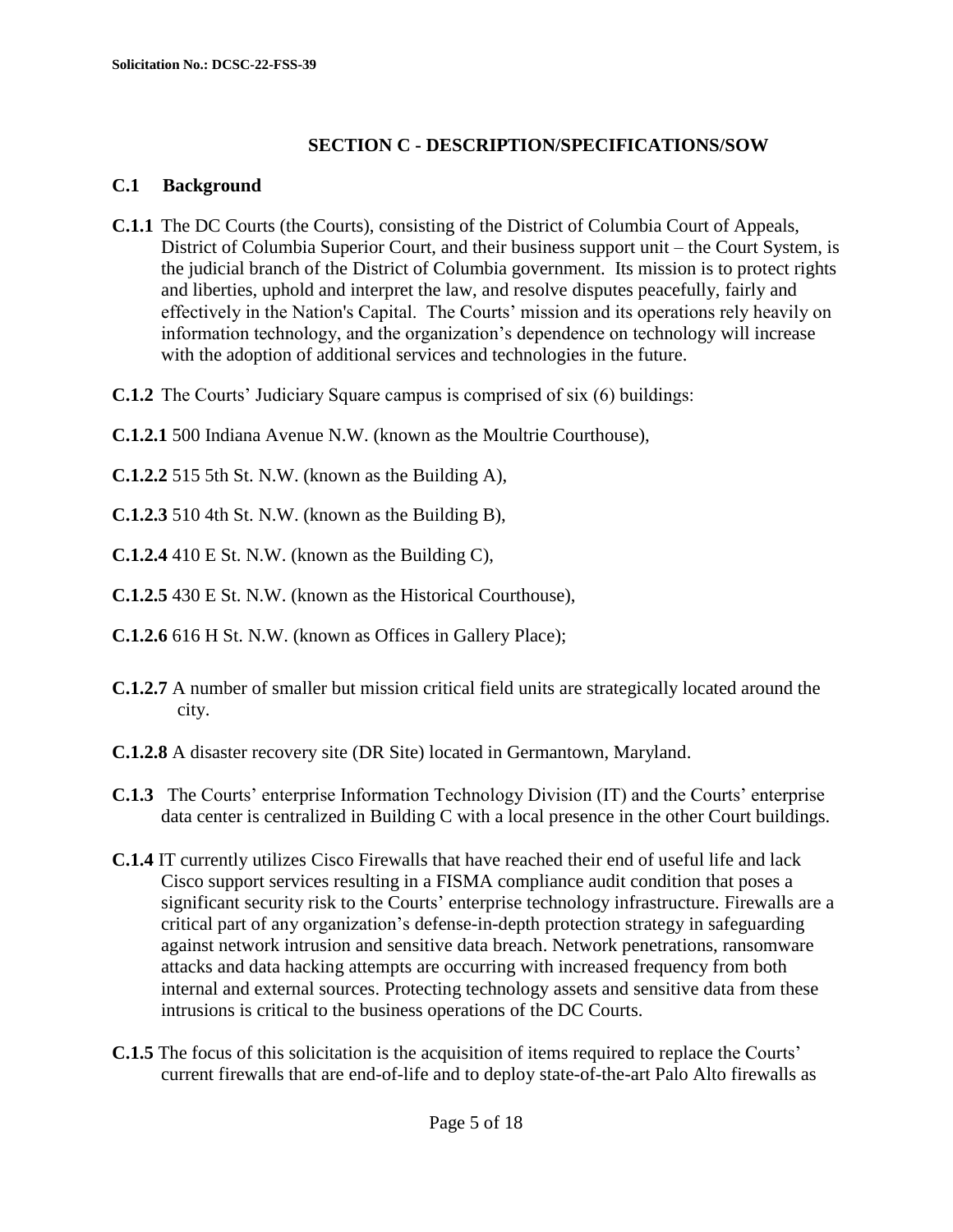part of a defensive strategy in protecting the Courts' network and data. Additionally, the DC Courts are seeking the acquisition of professional services to assist the Courtsith this deployment and to provide hands-on transfer of Palo Alto proprietary knowledge to IT security and network staff. This solicitation response must also include a formal Palo Alto training plan for 3 Information Technology staff.

### **C.2 Scope of Work**

- **C.2.1** The contractor shall provide all items listed in the Attachment A **Palo\_Alto\_BoM** spreadsheet.
- **C.2.2** The contractor shall provide a qualified engineer, who possess relevant Palo Alto certifications and demonstrates relevant experience with recent projects of similar nature, scope, and size specifically in **the installation, implementation and configuration of Palo Alto firewalls both hardware and software inclusive**. Contractor shall do the design, make recommendations, configure, install with government staff assisting. Do a knowledge transfer and provide as deliverables as-built documentation to include architectural diagram and configuration setting.
- **C.2.2** All hardware, software licenses, and support shall be delivered from day of award.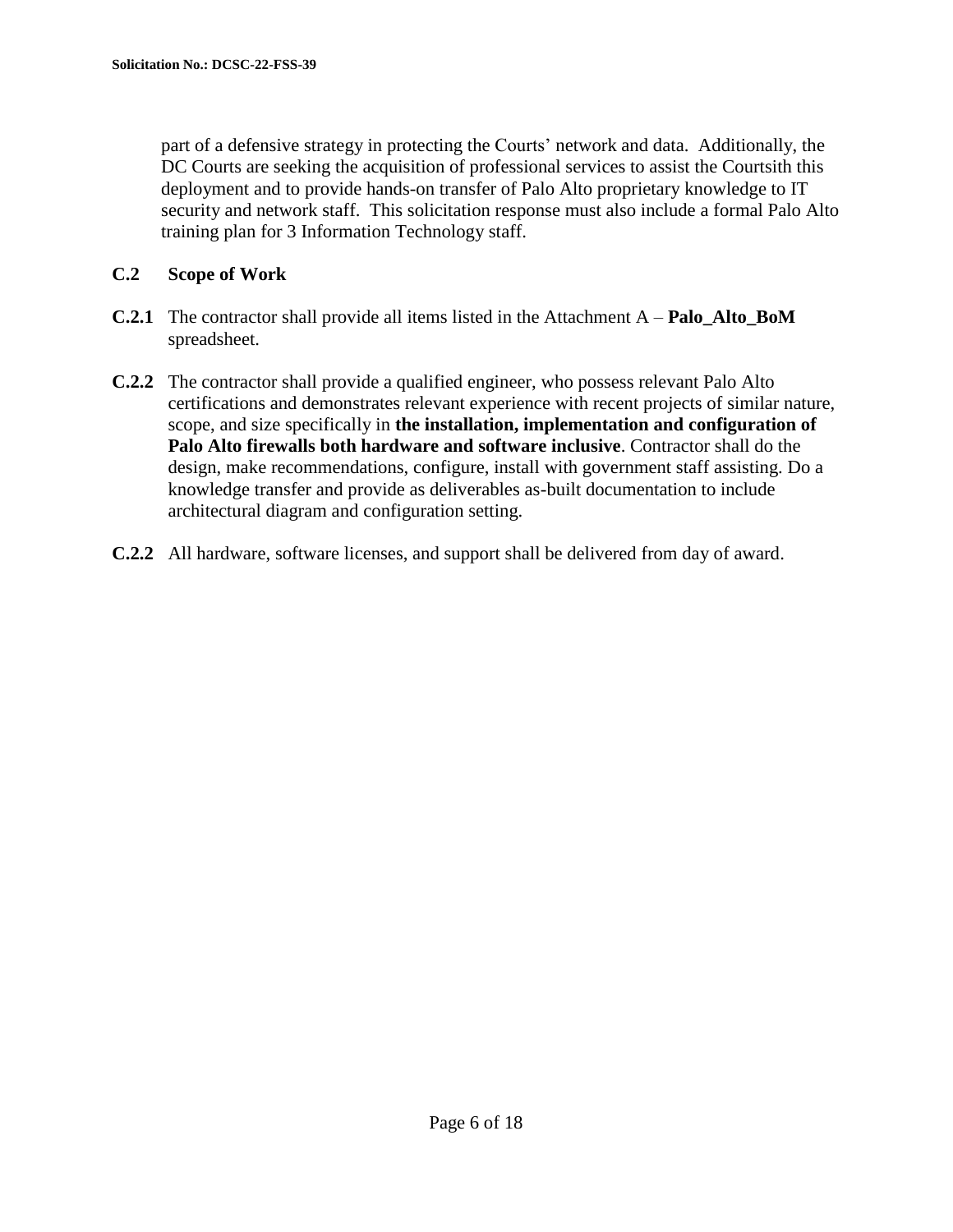## **SECTION D - PACKAGING AND MARKING** (Not applicable to this solicitation)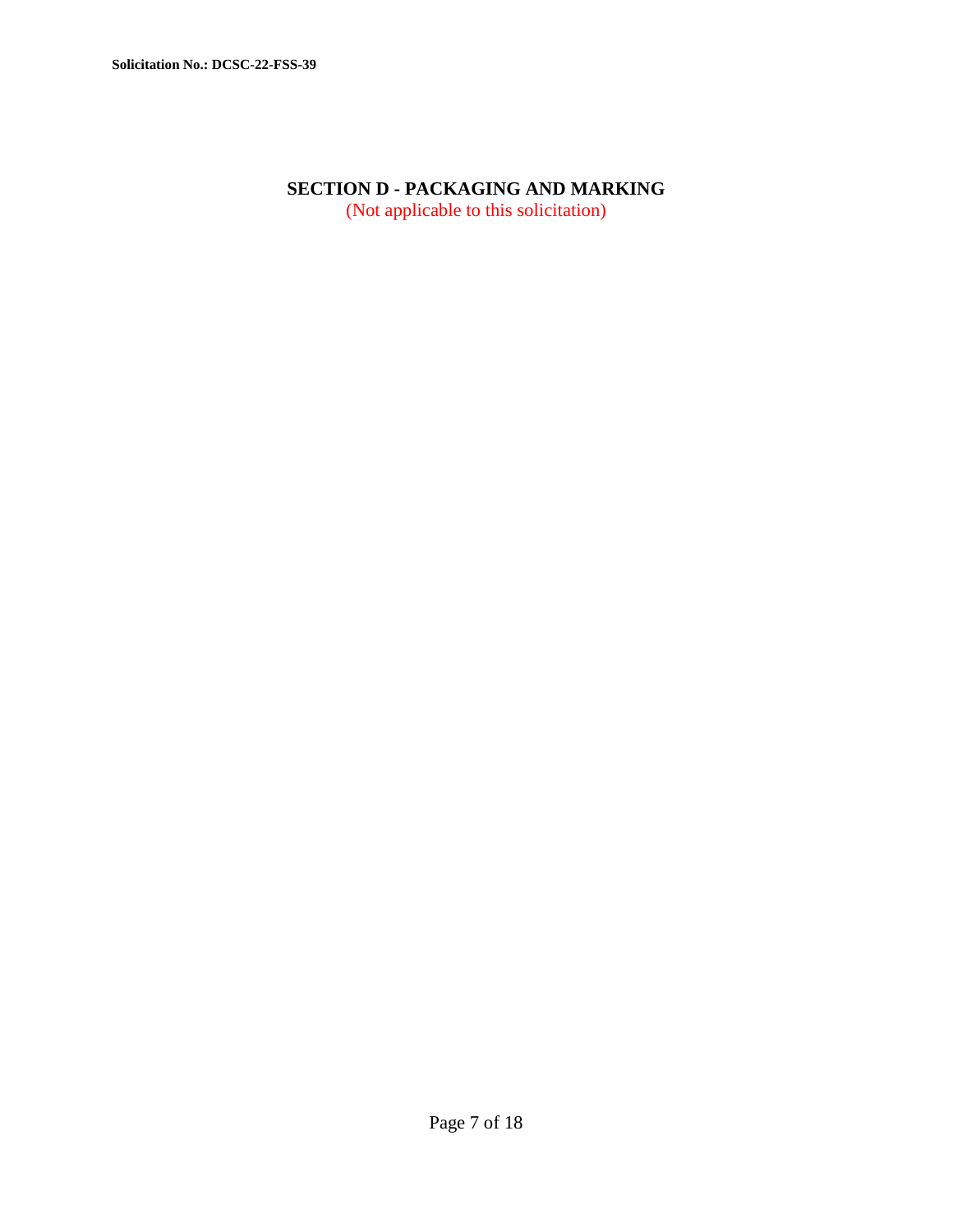## **SECTION E – INSPECTION AND ACCEPTANCE**

## **E.1 Inspection of Services**

- (a) "Services" as used in this clause includes (1) project management; (2) documentation development; (3) system design and development; and (4) the training of Courts power users and end users.
- (b) The Contractor shall provide and maintain documentation of all services provided under this contract. Complete records of all services performed by the Contractor shall be maintained and made available to the Courts during contract performance and for as long afterwards as the contract requires.
- (c) The Courts have the right to review and test all services called for by the contract to the extent practicable during the term of the contract. The Courts will perform reviews and tests in a manner that will not unduly delay the work. The Courts will perform system and integration tests, while unit testing and user acceptance testing remains the responsibility of the Contractor.
- (d) If any of the services do not conform to the contract requirements, the Courts may require the Contractor to perform these services again in conformity with contract requirements, at no increase in contract amount. When the defects in services cannot be corrected by performance, the Courts may require the Contractor to take necessary action to ensure that future performance conforms to contract requirements and reduce the contract price to reflect value of services performed.
- (e) If the Contractor fails to promptly perform the services again or take the necessary action to ensure future performance in conformity to contract requirements, the Courts may (1) by contract or otherwise, perform the services and charge the Contractor any cost incurred by the Courts that is directly related to the performance of such services, or (2) terminate the contract for default.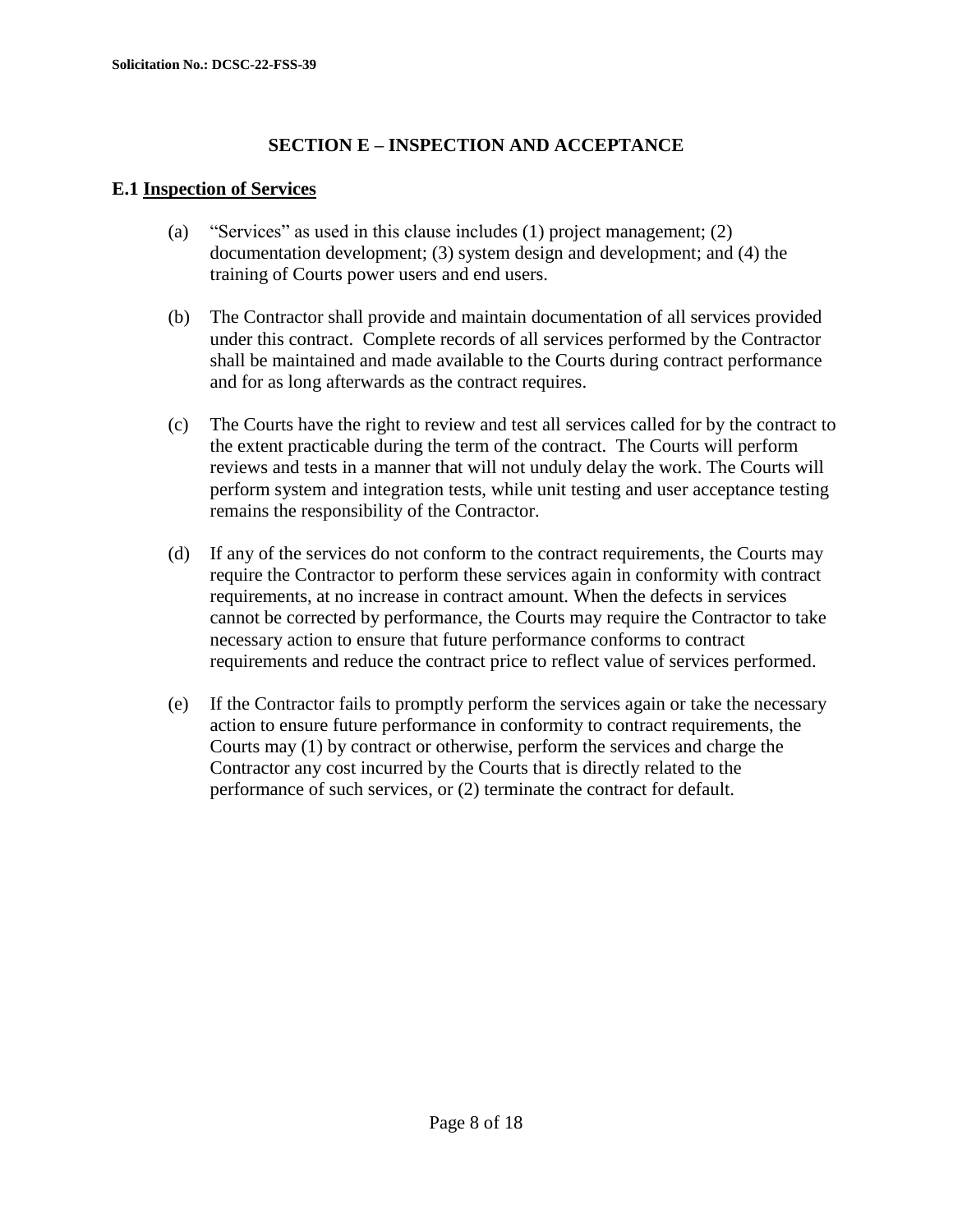## **SECTION F - DELIVERIES AND PERFORMANCE**

### **F.1 Term of Contract:**

F.1.1 The term of the contract shall be for a lease period of five (5) years from the date of award. The date of award shall be the date the Contracting Officer signs the contract document.

### **F.1.2 Commencement of Work:**

- F.1.2.1 The work shall commence on the date of award.
- F.1.2.2 All items listed on section B.5 (Price Schedule) shall be delivered before the requirements are considered to be satisfied.

### **F.2 Deliverables**

| Item# | <b>Deliverable</b>                  | <b>Due Date</b> | <b>To Whom</b> |
|-------|-------------------------------------|-----------------|----------------|
| 0001  | Hardware, Software Licensing        | <b>TBD</b>      | <b>COTR</b>    |
|       | including Professional Services     |                 |                |
|       | and Support. Complete/accurate      |                 |                |
|       | delivery of items listed in section |                 |                |
|       | B.5, installation, configuration,   |                 |                |
|       | software and necessary software     |                 |                |
|       | license keys items.                 |                 |                |

### **F.3 Delivery Location**

The items shall be delivered to the designated area affixed to Building C data center (or an alternative, previously agreed upon location within the DC Courts campus boundaries) located at:

District of Columbia Courts ATTN: David Simpson Information Technology Division 410 E St NW, Room 2400 Washington, DC 20001

All deployment services are to be rendered on-site in the area affixed to Building C data center (or an alternative, previously agreed upon location within the DC Courts campus), unless otherwise approved, in writing, by Contracting Officer's Technical Representative (COTR) or COTR's designated personnel.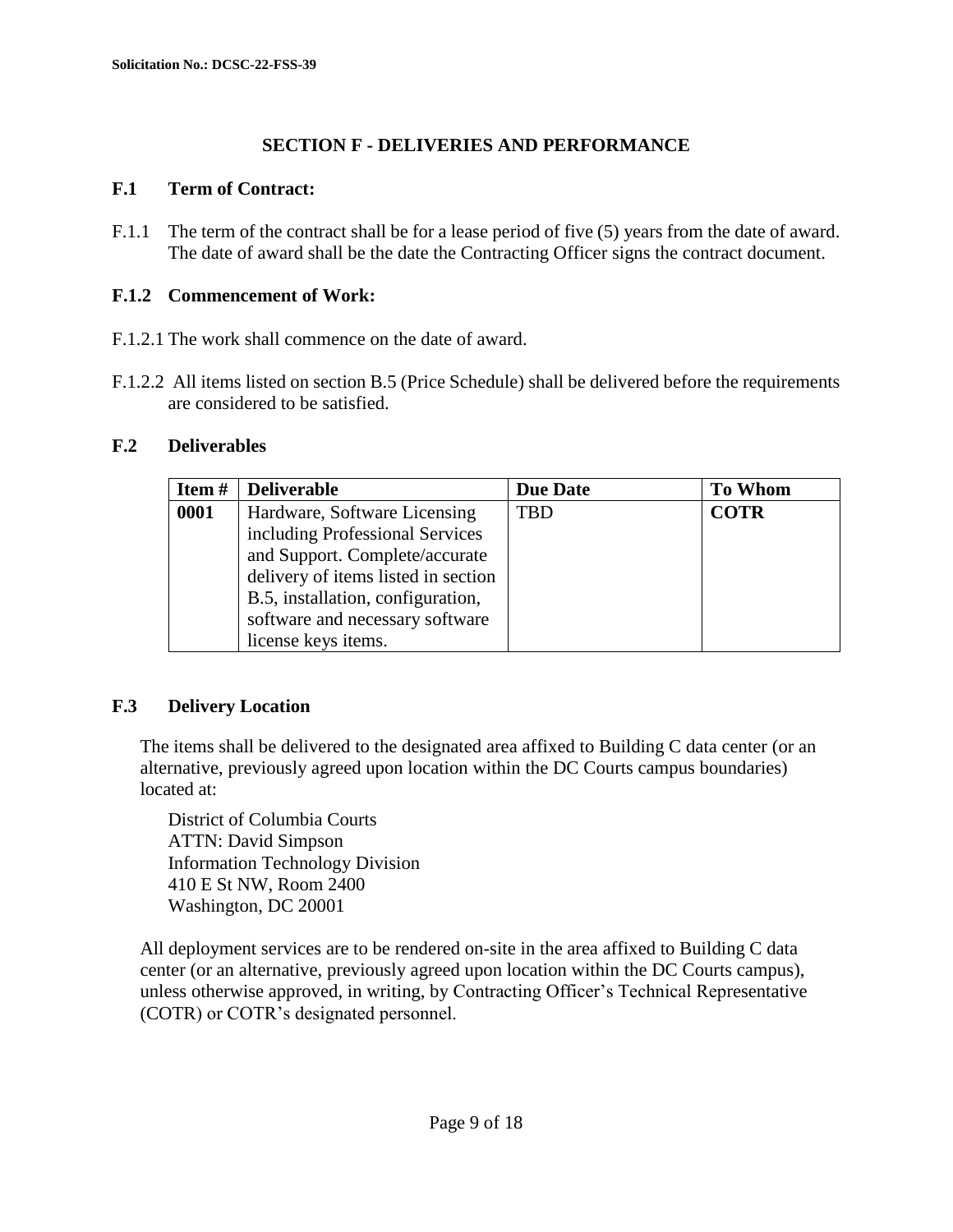## **SECTION G –CONTRACT ADMINISTRATION DATA**

## **G.1 Payment/Invoices**

- G.1.1 The Courts will make invoice payments under the terms and conditions specified in the contract. The Contractor will be compensated upon completion and acceptance of the work as specified in the contract. Payments shall be considered as being made on the day a check is dated or the date of an electronic funds transfer. The contractor shall be compensated as set forth below.
- G.1.2 Effective June 8, 2018 all invoices and payment request shall be submitted electronically through the U.S. Department of the Treasury's **Invoice Processing Platform** (IPP) System using the "Bill to Agency" of Interior Business Center-FMD. The IPP website address is [https://www.ipp.gov.](https://www.ipp.gov/) In addition, it is the vendors' (contractors') responsibility to be System for Awards Management (SAM) registered and in IPP. The vendors (contractors) must be SAM registered in order to register in IPP. The SAM website address is [https://www.sam.gov.](https://www.sam.gov/)
- G.1.3 After contract and purchase order award, in order to receive payment, the Contractor must use the IPP website to register, access, and use IPP for submitting all invoice requests for payment(s). Assistance with enrollment can be obtained by contacting the IPP Production Helpdesk via email at [IPPCustomerSupport@discal.treasury.gov](mailto:IPPCustomerSupport@discal.treasury.gov) or by phone (866) 973-3131.
- G.1.4 Payment request means any request for contract financing payment or invoice payment by the Contractor. To constitute a proper invoice, at a minimum, the Contractors' electronic invoice shall include the following information:
	- Name and address of the Contractor,
	- The purchase order number,
	- Invoice date,
	- Invoice number,
	- Name of the Contracting Officer Technical Representative (COTR),
	- COTR email address, and
	- Description, quality, unit of measure, and extended price of the services or supplies actually rendered.
- G.1.5 Once the electronic invoice has been submitted through IPP, no later than 2 business days from the electronic submission, the Contractor must email and/or mail to the COTR a copy of the electronic invoice along with all the required supporting documentation as stated in the contract.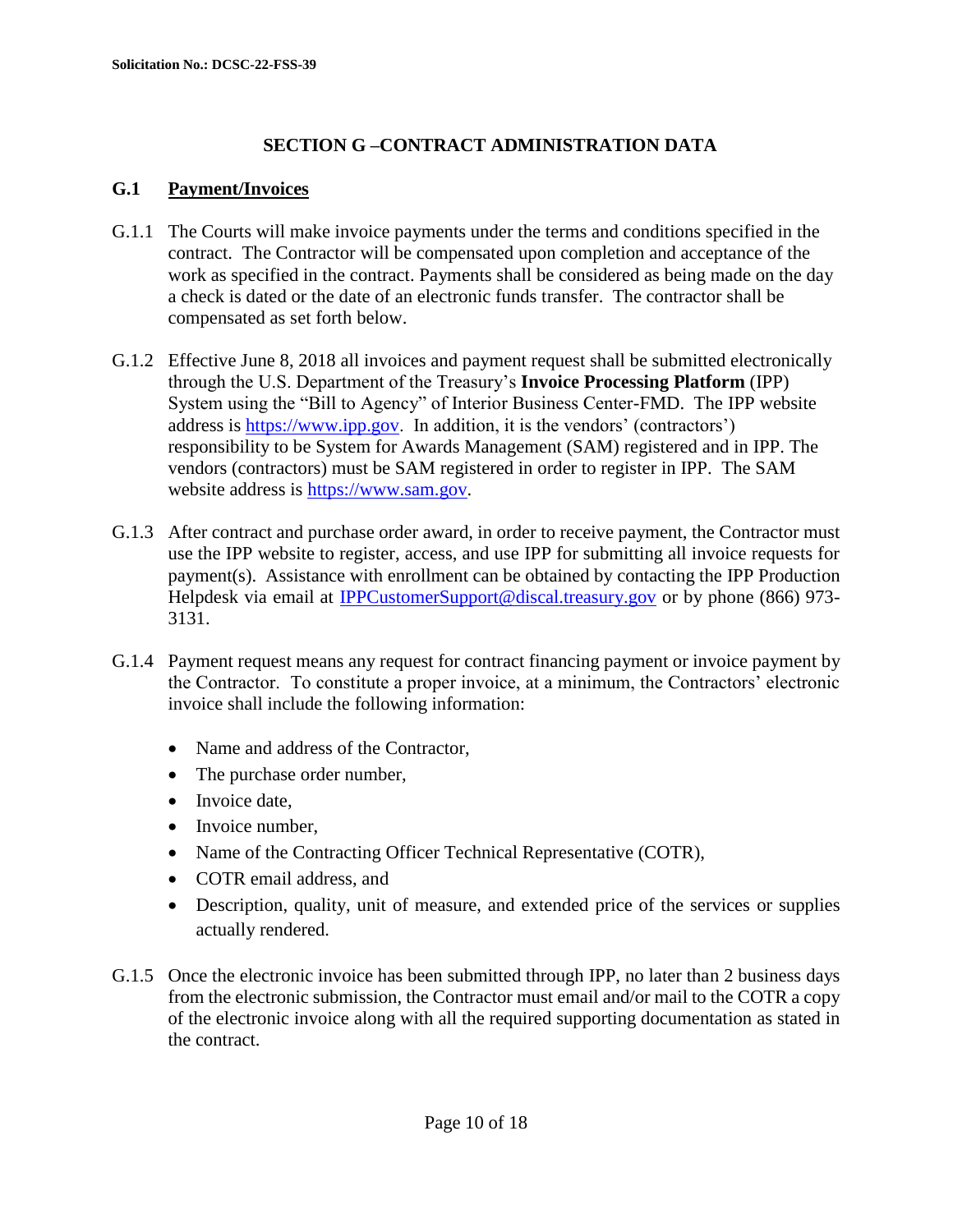G.1.6 The Contracting Officer's Technical Representative (COTR) shall review each electronic invoice for certification of receipt of satisfactory services prior to authorization of payment.

## **G.2 Final Invoice**

- G.2.1 The Contractor shall submit final electronic invoice (s) within thirty (30) days after the expiration of this contract. On a final invoice where the payment amount is subject to contract settlement actions, acceptance shall be deemed to have occurred on the effective date of the contract settlement.
- G.2.2 The Contractor must contact the COTR in order to obtain a D.C. Courts Release of Claims form. Upon receipt of the form, the Contractor must complete and submitted the Release of Claims form as well as provide a copy of the final electronic invoice to the COTR.

## **G.3 Tax Exempt**

G.3.1 The Courts is exempt from taxation pursuant to D.C. Code 47-2005(1).

## **G.4 Prompt Payment Act**

G.4.1 The Courts will pay interest (late charge) on each electronically receipted and approved invoice pursuant to the Prompt Payment Act, 31 U.S.C. 3901 et seq.

### **G.5 Contacting Officer and Contracting Officer Technical Representative(COTR)**

**G.5.1 Contracting Officer:** The District of Columbia Courts Contracting Officer who has the appropriate contracting authority is the only Courts official authorized to contractually bind the Courts through signing contract documents. All correspondence to the Contracting Officer shall be forwarded to:

Darlene D. Reynolds Contracting Officer Administrative Services Division District of Columbia Courts 616 H Street, N.W., Suite 612 Washington, D.C. 20001

**G.5.2 Contracting Officer's Technical Representative:** The Contracting Officer Technical Representative (COTR) is responsible for general administration of the contract and advising the Contracting Officer as to the Contractor's performance or non-performance of the contract requirements. In addition, the Contract Administrator is responsible for the day-to-day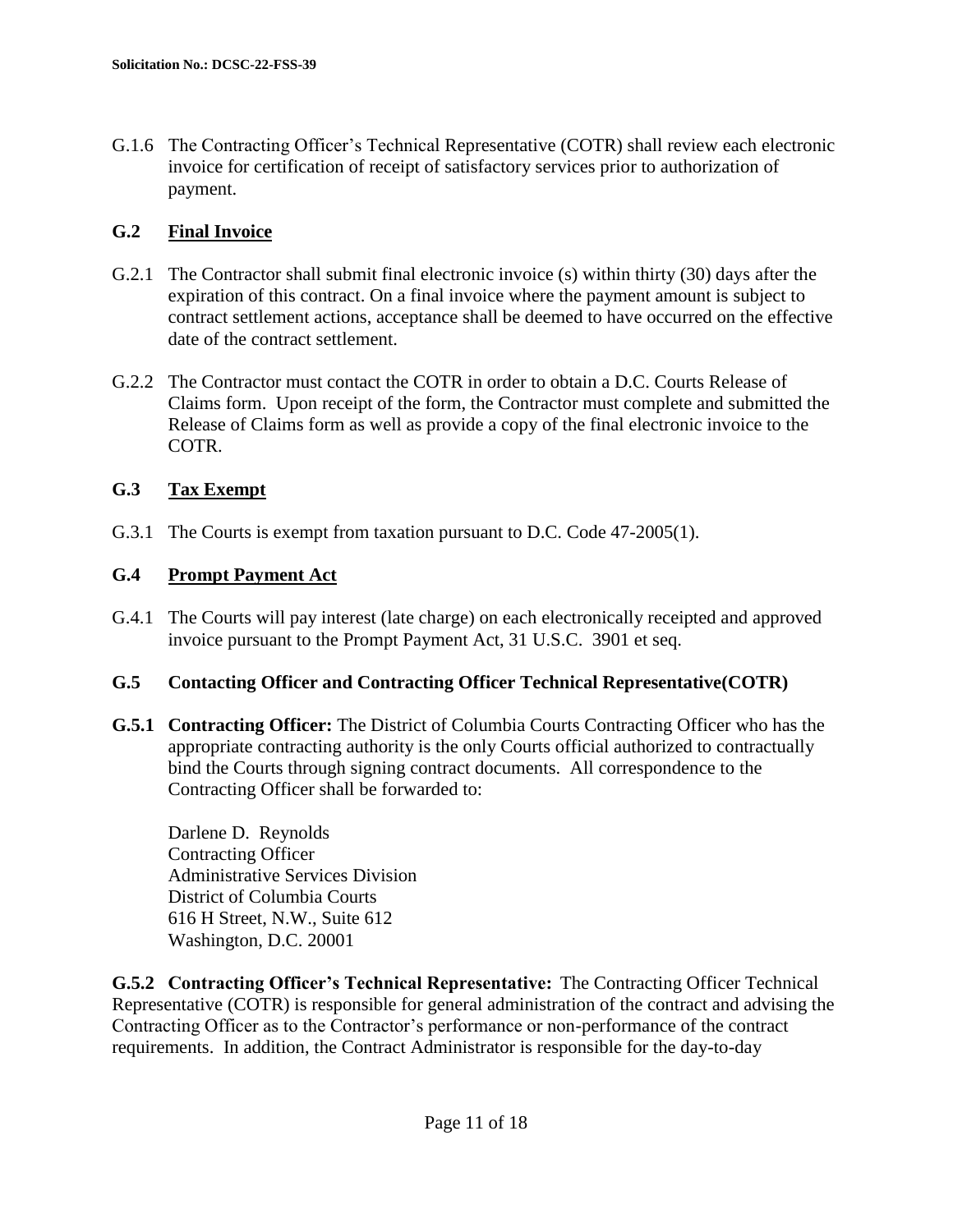monitoring and supervision of the contract. The Contracting Officer's Technical Representative (COTR) shall be:

David Simpson Information Technology Division 410 E St NW, Room 2400 Washington, DC 20001

### **G.6 Authorized Representative of the Contracting Officer**

- G.6.1 the Contract Administrator will have the responsibility of ensuring that the work conforms to the requirements of the contract and such other responsibilities and authorities as may be specified in this contract. It is understood and agreed that the Contract Administrator shall not have authority to make changes in the scope or terms and conditions of the contract.
- G.6.2 **THE RESULTANT CONTRACTOR IS HEREBY FOREWARNED THAT ABSENT THE REQUISITE AUTHORITY OF THE CONTRACT ADMINSTRATOR TO MAKE ANY SUCH CHNGES, CONTRACTOR MAY BE HALD FULLY RESPONSIBLE FOR ANY CHANGES NOT AUTHORIZED IN ADVANCE, IN WRITING, BY THE CONTRACTING OFFICER, MAY BE DENIED COMPENSATION OR OTHER RELIEF FOR ANY ADDITIONAL WORK PERFORMED THAT IS NOT SO AUTHORIZED, AND MAY BE ALSO BE REQUIRED, AT NO ADDITIONAL COST TO THE COURTS TO THE COURTS, TO TAKE ALL CORRECTIVE ACTION NECESSITATED BY REASON OF THE UNAUTHORIZED CHANGES.**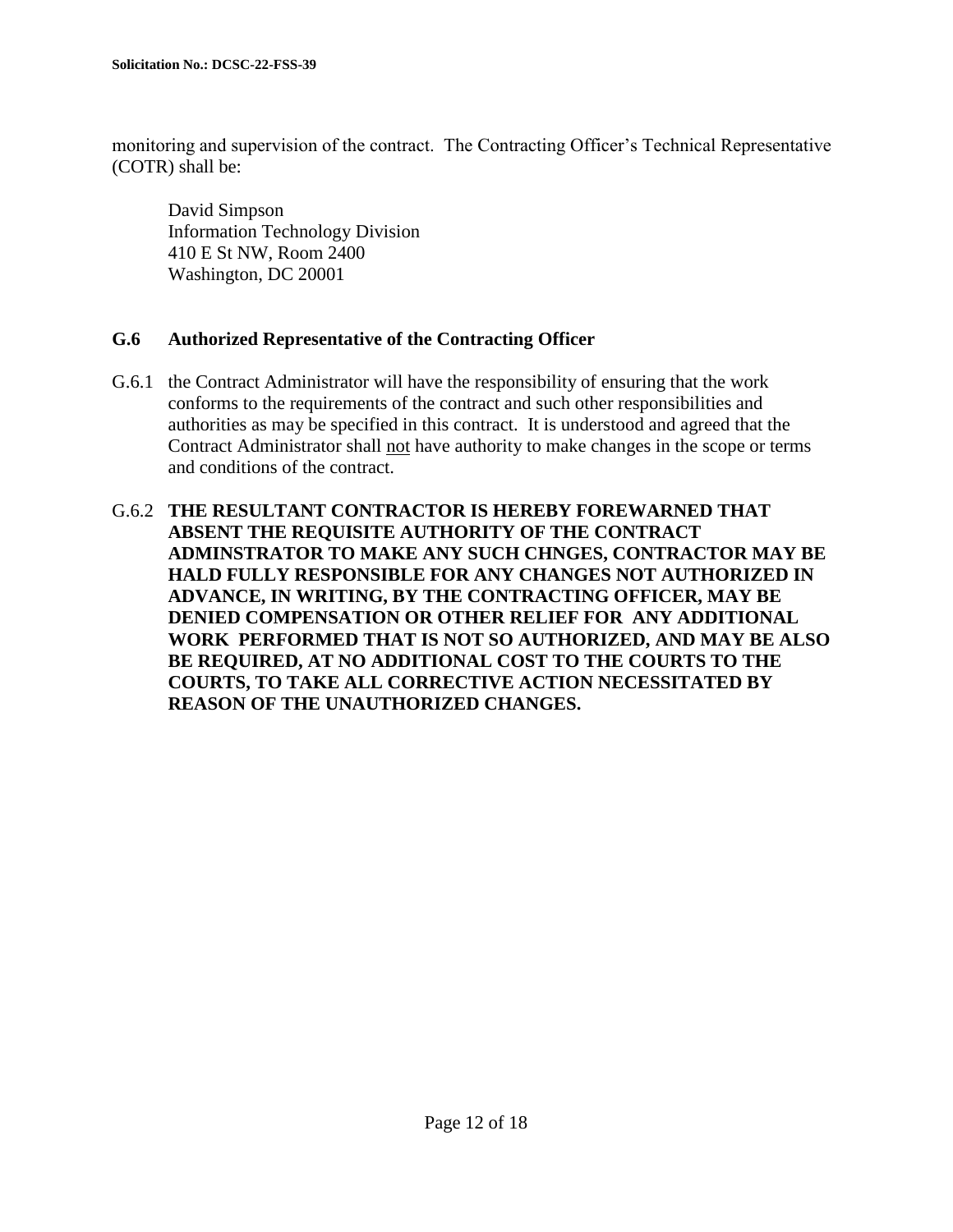## **SECTION H - SPECIAL CONTRACT REQUIREMENTS**

(Not applicable to this solicitation)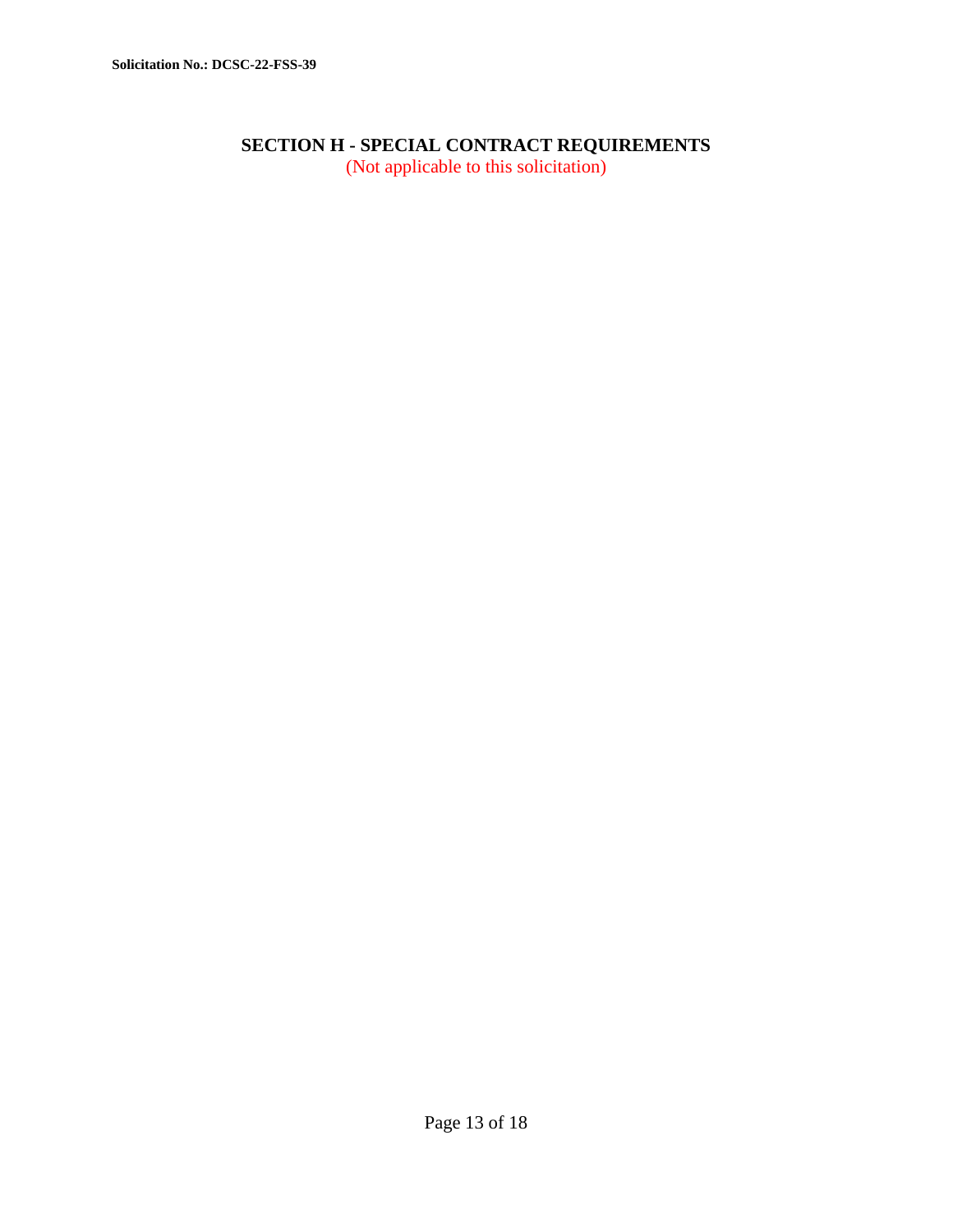# **SECTION I - CONTRACT CLAUSES**

(Not applicable to this solicitation)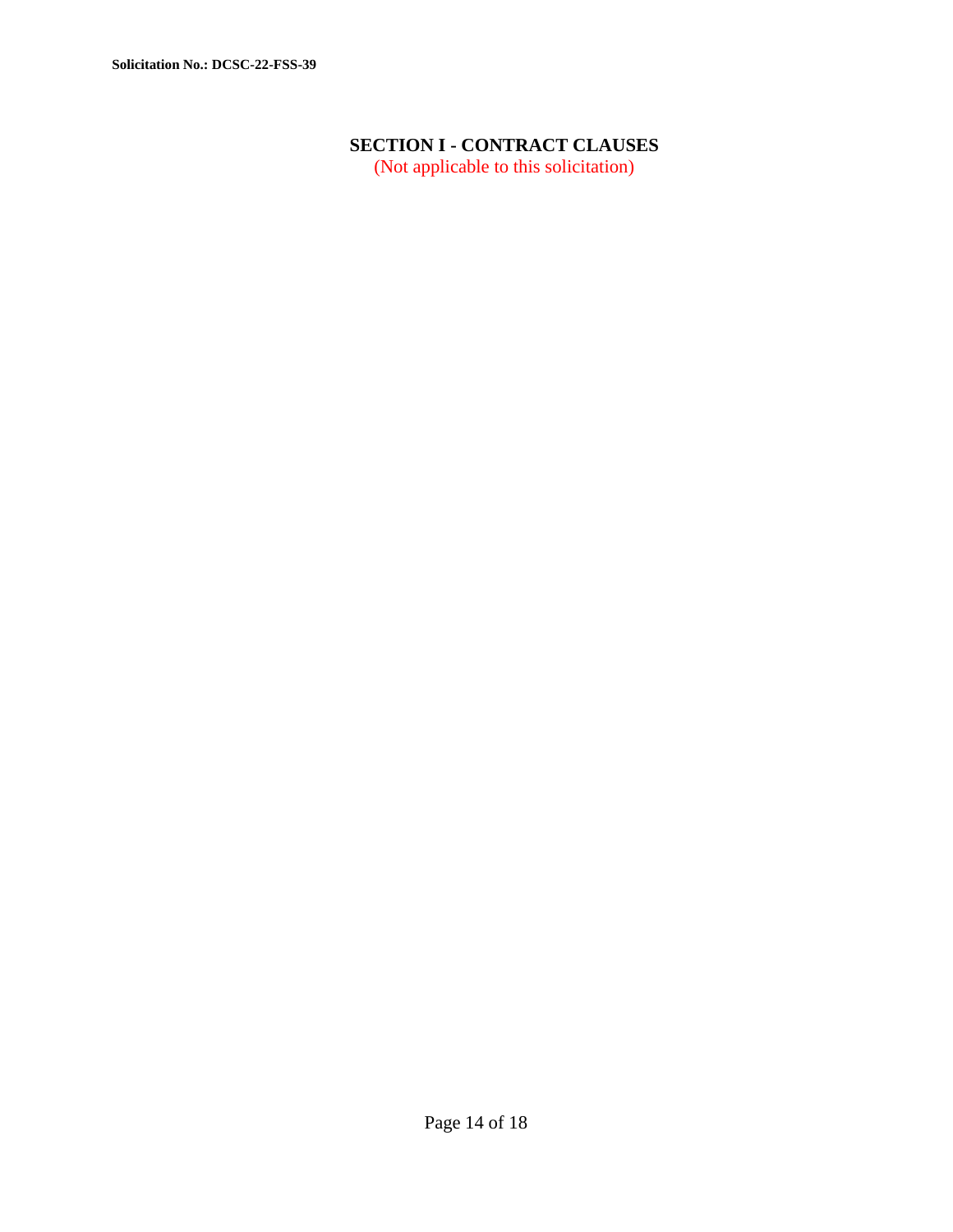## **SECTION J - LIST OF ATTACHMENTS**

J.1 Attachment A – BOM (Bill of Materials)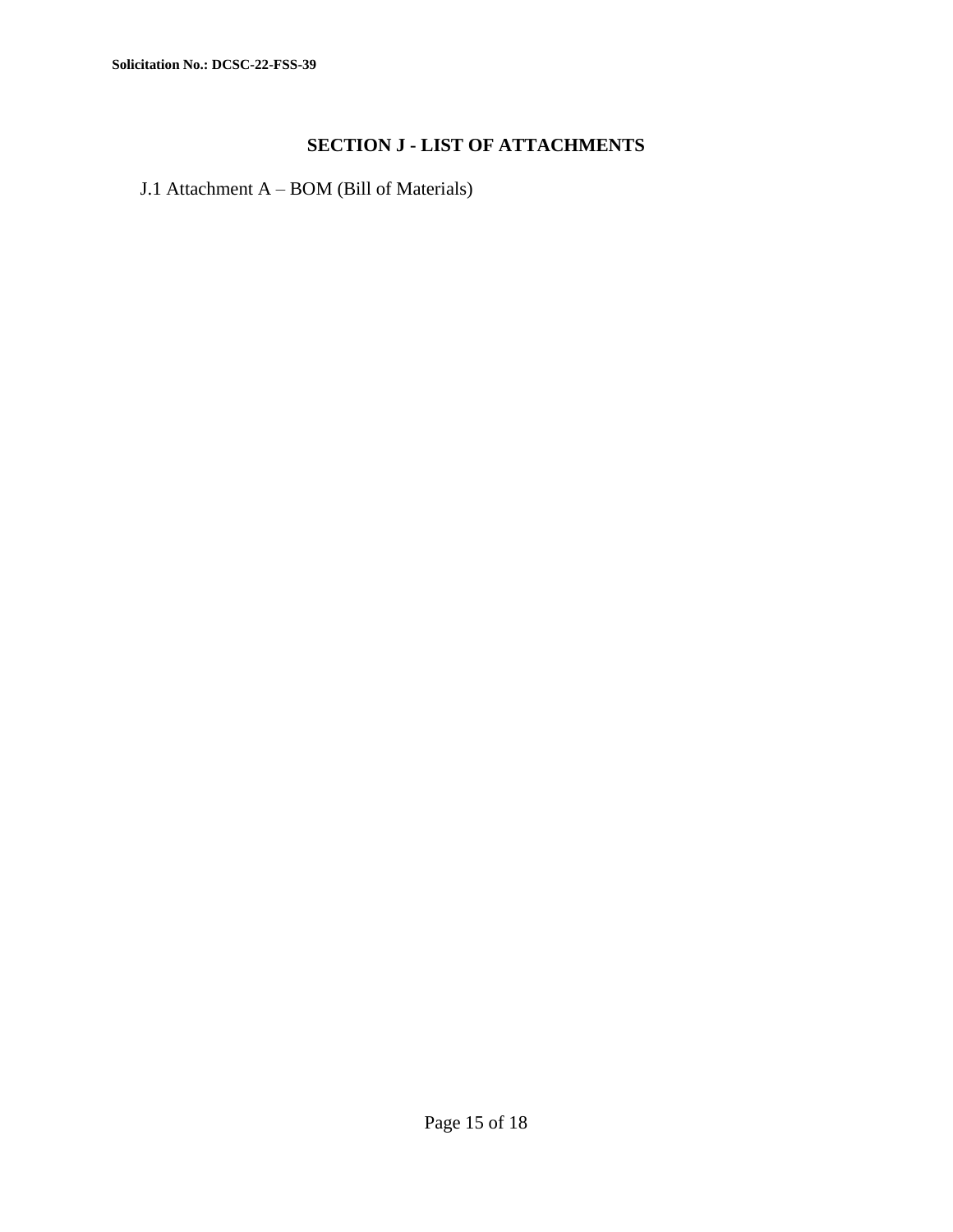## **SECTION K - REPRESENTATION CERTIFICATES**

### **K.1 Payment Identification Number**

The District of Columbia Courts utilizes an automated vendor database. All firms are required to submit their Federal Tax Identification Number. Individuals must submit their social security numbers.

Please list below applicable vendor information:

| Or |
|----|
|    |
|    |
|    |
|    |
|    |
|    |
|    |
|    |
|    |
|    |

### **PAYMENTS UNDER TERMS OF ANY CONTRACT RESULTING FROM THIS SOLICITATION WILL BE HELD IN ABEYANCE PENDING RECEIPT OF A VALID FEDERAL TAX IDENTIFICATION NUMBER OR SOCIAL SECURITY NUMBER.**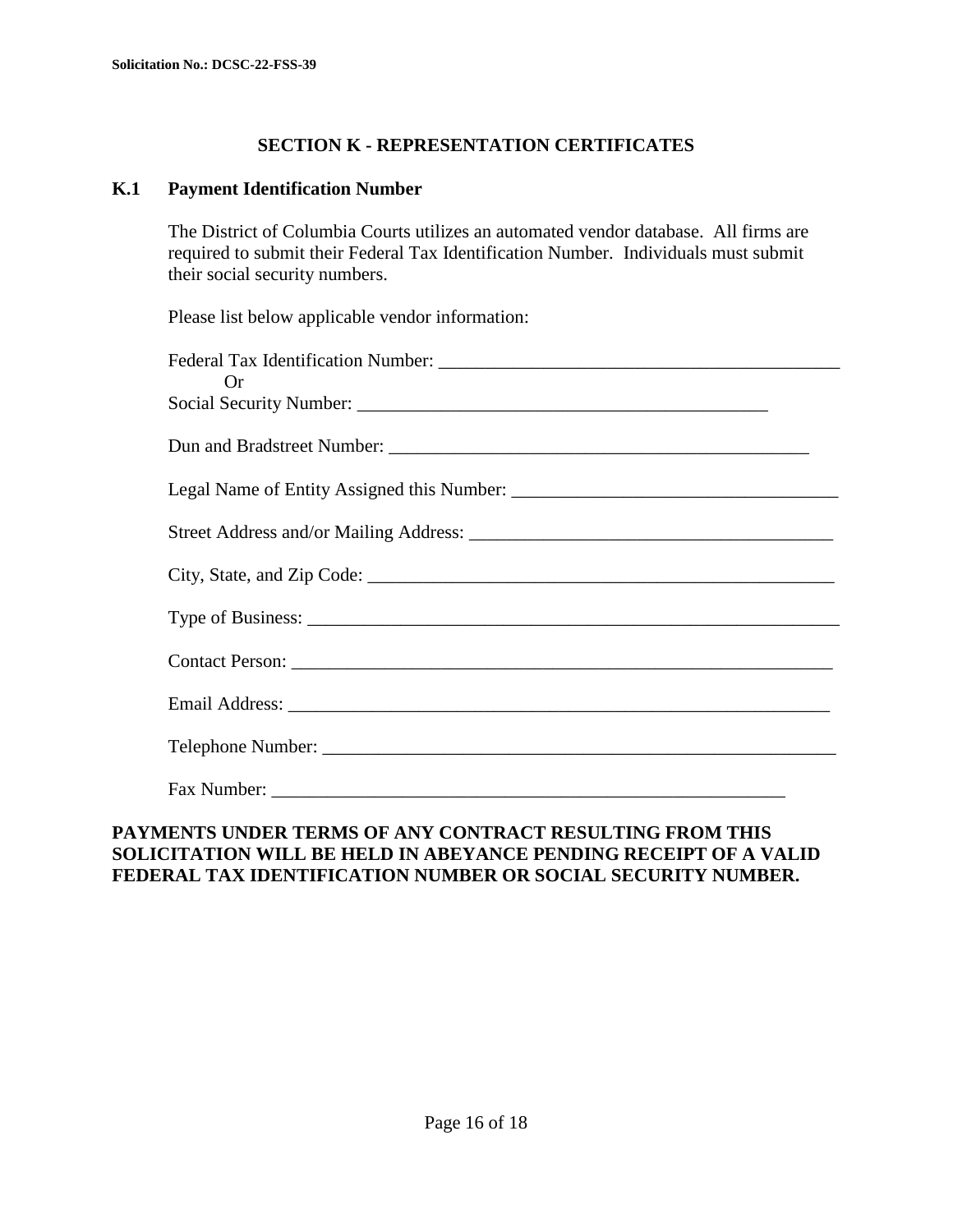### **SECTION L - INSTRUCTIONS, CONDITIONS, NOTICES TO BIDDERS**

**L.1** Prospective contractors shall submit bids **by email** including any software license agreement and a copy or website link of the current GSA Federal Supply Schedule including price list to Darryl Allen, Senior Contract Specialist, at Darryl.Allen@dccsystem.gov by 2:00 P.M., EST on February 7, 2022.